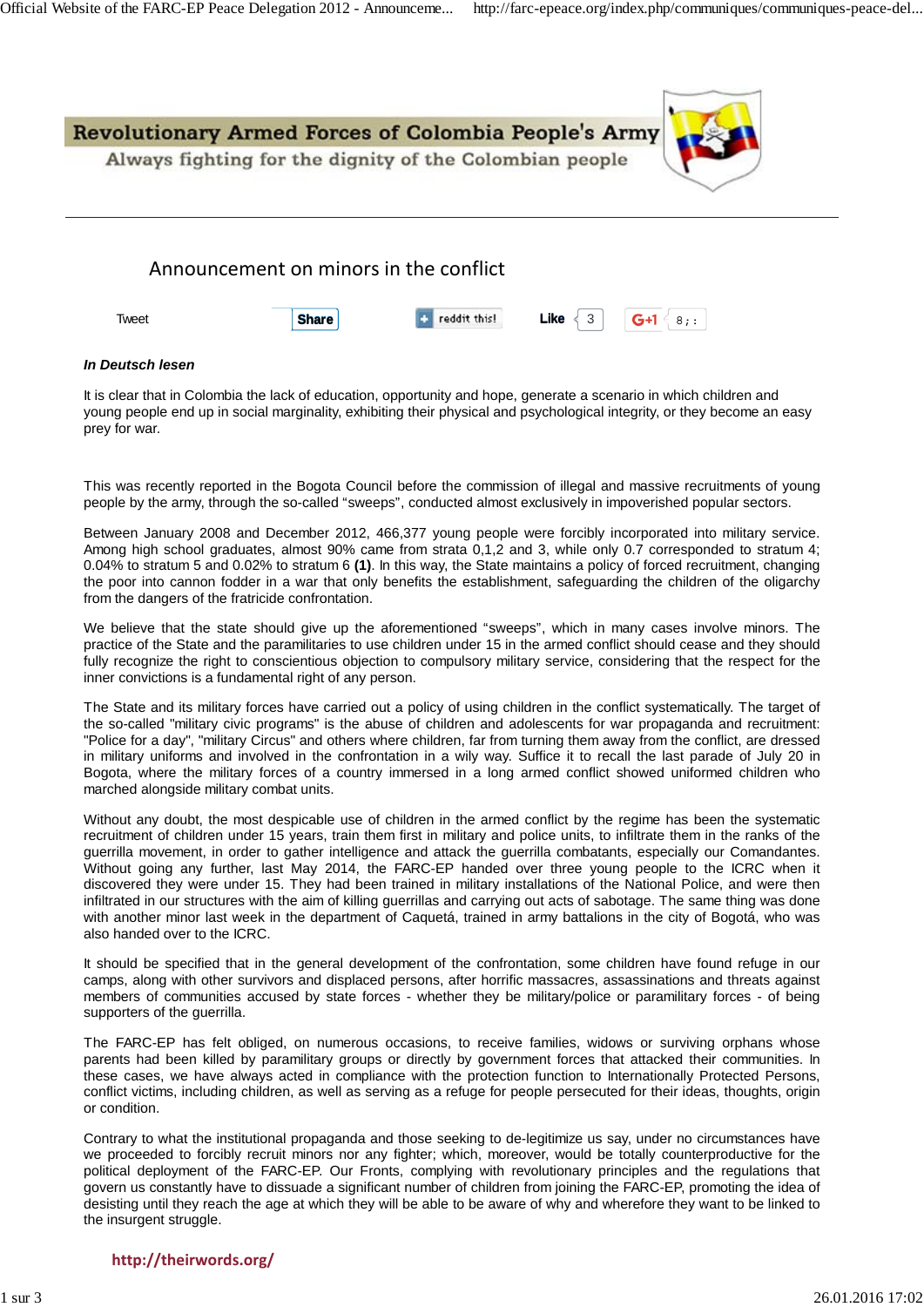It is a notorious fact that it is not possible to keep any fighter against his will; there is also the figure of 'separation from the organization', in cases where for reasons of physical, psychological or disciplinary order it is not relevant or appropriate to have some particular person in our ranks.

Coinciding with the IHL, the FARC-EP rules of recruitment don't allow enlistment of children under 15 years and those rules are clear regarding the age, stating: "The entrance to the FARC-EP is personal, voluntary and conscious between 15 and 30 years". In this regard, the Seventh National Guerrilla Conference (1982), confirmed this rule, stating that: "4. Recruitment: The Fronts will create recruitment commissions, which must be prepared for their duty to recruit men and women who, without any exception, should be between 15 and 30 years old; (...). The recruited must be physically fit and mentally mature, ie clear about why he or she joins (...) ".

Today, as People's Army, we want to take new steps and take effective measures which contribute to involve less and less youth in a military confrontation imposed on us and which without any doubt creates risks for the life and the fundamental rights of everyone involved. Therefore, the FARC-EP, besides considering the need to provide clear measures of de-escalation of the conflict to accelerate progress towards peace, announce to the country and to the world, taking into account the Optional Protocol of 2000, today an Appendix of the Convention on the Rights of the Child, decide not to incorporate, from now on, minors under age of 17 in the guerrilla ranks. At the same time, we express our desire to reach a peace deal with social justice soon.

### **Peace Delegation of the FARC-EP**

**(1)** In Colombia, a socio-economic stratification system was implemented in the 1980's to classify urban populations into different strata with similar economic characteristics. The system classifies areas on a scale from 1 to 6 with 1 as the lowest income area and 6 as the highest. In 1994, this stratification policy was made into law in order to grant subsidies to the poorest residents.

*Last modified on Sunday, 15 February 2015 14:49*

| 0 Comments | <b>Peace Delegation FARC-EP</b> | 1 Login $\sim$      |
|------------|---------------------------------|---------------------|
| Recommend  | <b>Z</b> Share                  | Sort by Best $\sim$ |
|            | Start the discussion            |                     |

Be the first to comment.

### **ALSO ON PEACE DELEGATION FARC-EP**

# **Official Website of the FARC-EP Peace Delegation 2012 - FARC-EP …**

1 comment • 5 months ago

 — Para ejercer el periodísmo de análisis es portuna toda fuente informativa.

## **Official Website of the FARC-EP Peace Delegation 2012 - FARC-EP are and …**

1 comment . 2 years ago

Abdelraheem Ali - Tanja Nijmeijer is already a living legend. We salute and honor you. This song was inspired by … **WHAT'S THIS?** 

## **Official Website of the FARC-EP Peace Delegation 2012 - FARC-EP are …**

1 comment · a year ago

Josef Ponce - I see the FARC-EP "razón de ser" as a few of the able civilian population, armed and organized sworn …

# **Official Website of the FARC-EP Peace Delegation 2012 - Marulanda for …**

3 comments • 2 years ago

 $P$  Privacy

Delegación de Paz/Peace Delega -Lastimosamente los ejemplares en físico son limitados y difíciles de conseguir, …

Add Disqus to your site Add Disqus Add  $\sqrt{\times}$  Subscribe